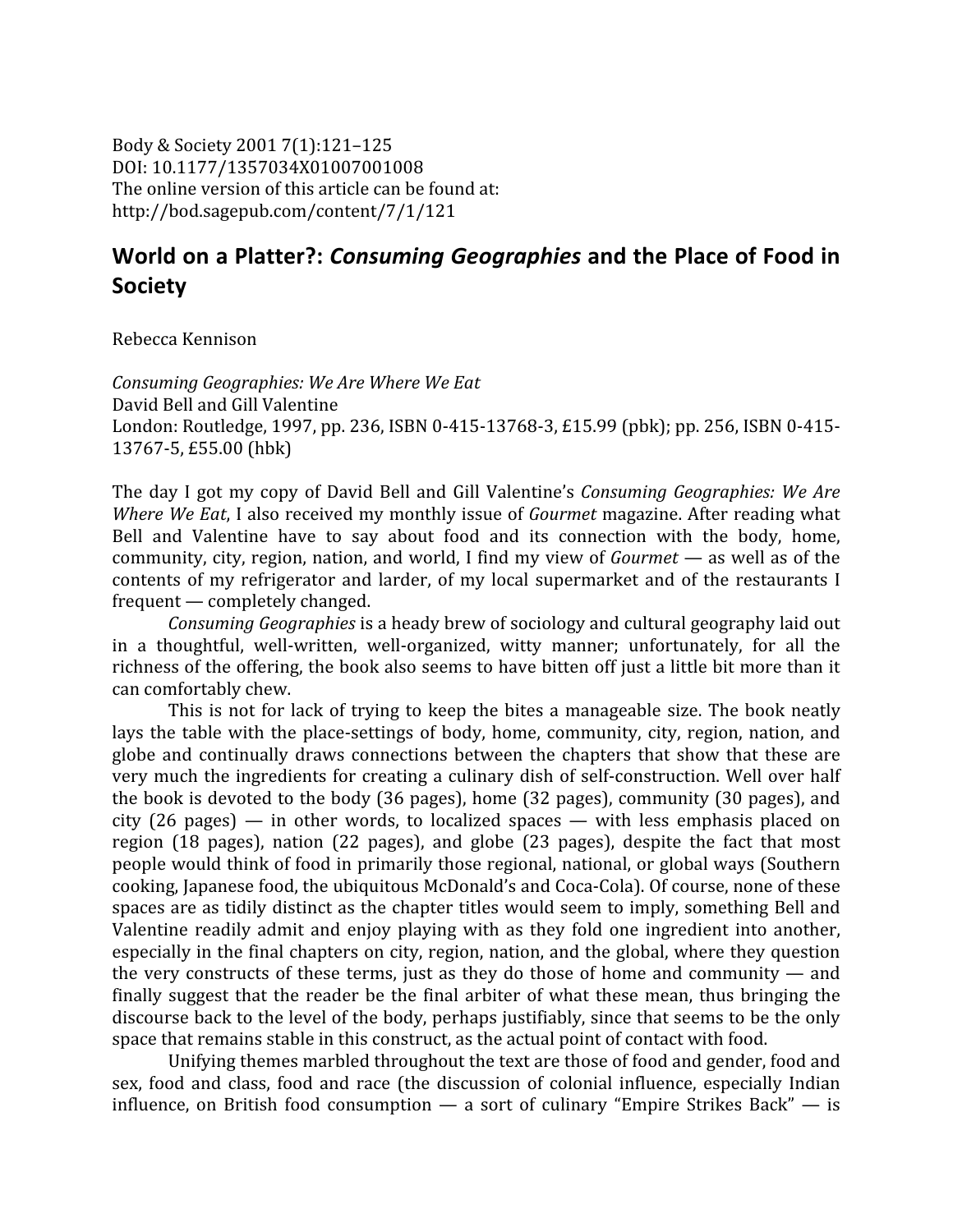especially good), and food and age, always with an emphasis on food as inclusion and as exclusion that connects this study well with Bell and Valentine's past work on sexualities and
 Valentine's
 recent
work
 on
 children.
 This
is
 especially
 true
 of
 the
 discussion
 of
 food and sex in the form of "gastroporn," which is pervasive in ads, books, movies - Isabel Allende's newest book, *Aphrodite: A Memoir of the Senses*, comes to mind, for example, as well
as
numerous
recent
movies
such
as *Like
Water
for
Chocolate*(which
Bell
and
Valentine mention), the artichoke scene in *Antonia's Line* (surely one of the sexiest scenes ever filmed), Babette's Feast, Eat Drink Man Woman, The Wedding Banquet, Strawberry and *Chocolate*,
and *Soul
Food*.

Once you're sensitized to seeing gastroporn, you notice it everywhere. For example, in addition to the Taco Bell ads currently running on American television that feature a Chihuahua lusting after fast-food Mexican cuisine, two other recent ads directly feed off the whole conceit. In one, for the Dunkin' Donuts chain, stereotypical construction workers on a very hot day are shown (in a non-stereotypical manner) ignoring gorgeous women in skimpy dresses walking down the street. Then the wolf whistles start  $-$  for a chubby middle-aged man who's carrying a tray of Dunkin' Donuts' iced coffee. "It's a thing of beauty," the voiceover says. In the other ad, two women are discussing men at a bar who seem to be ogling them. "They only have one thing on their mind," they agree. The camera zooms in on a Budweiser sitting between the women and then on one fellow handing the other
a
Bud.
"Thanks,"
says
the
guy,
"you
read
my
mind."

This discourse on gastroporn, combined with a nicely nuanced discussion of food and
 gender
 roles
 sprinkled
 throughout
 the
 chapters,
 makes
 for
 a
 spicy
 consideration
 of food and sexuality. The discussions of food and class and of food and age are also interesting
and
thought‐provoking.

Most striking is the argument that consumption can be reduced to the concept of "glocalization" (Robertson, 1995: 27) — the global as local, the local as global — a point made most clearly by the irony of the existence in the Midlands of an "authentic British base
of
balti
cuisine"
— a
northern
Pakistani
dish.
The
point
is
made
here
and
elsewhere that it is South Asian food that is now the British national cuisine — in other words, that there is no such thing as a "national" food. Similarly, on this side of the Atlantic, surprising as it may be initially to find chili called a Cincinnati staple (pp. 159–160) — my first thought
was
to
wonder
what
San
Antonians
would
say
to
that,
since
chili
originated
there and didn't "go national" until the turn of the century (Fussell, 1986: 45) — the point is equally strong: Cincinnati has made chili its own regional dish, one that has national and even
international
impact.

That
 "glocalization"
 has
 deep
 roots
is
evident
in
 such
mundane
 details
as
Safeway being cited as often by the British interviewees in the book as Sainsbury's or in the unavoidably irony found in the Staffordshire example that opens the chapter on regionalism that Staffordshire may indeed have chosen Pepsi in taste tests, a point of regional
pride
(at
least
in
the
advertiser's
mind),
but
Pepsi
is
an
American
company.

As the examples above show, although the attempt is made to present a global smorgasbord, the book, with its emphasis on "glocalization," is determined to make the local focal and is therefore unabashedly Anglocentric, something that for the most part seems reasonable — both authors live and work in the UK, after all, and most of the book is focused on the geographies of body, home, community, city, region, and nation — but that can
be
intrusive
 for
someone
outside
the
country.
(What,
 for
example,
is
social
class
AB?)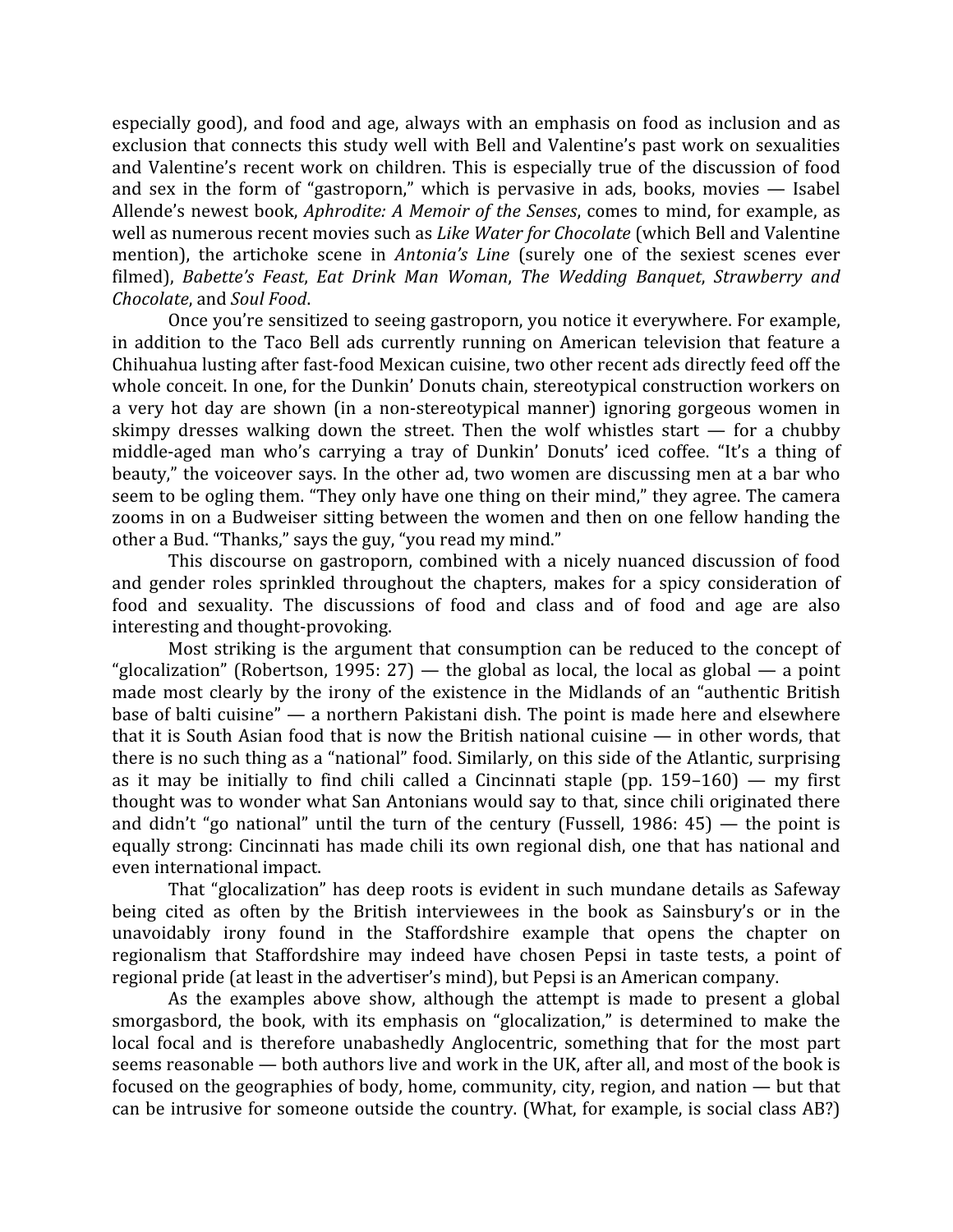One instance of British cultural focus is the comment on p. 131 that eating outdoors is generally frowned upon. That may be true in England, but it is certainly not the case everywhere, where outdoor cafés and street vendors are part of everyday culinary life. Despite its British focus, the book still resonates with my experiences living and eating in a variety of spaces around the world  $-$  as it would for pretty much anyone reading it  $-$  but that is just one of the connections that I as the reader have to bring to the table myself. "We must
always
see
the
interconnections,
which
are
much
more
numerous
and
complex
than we can possibly show here," Bell and Valentine cajole us (p. 187), but I would have liked them to unpack those interconnections a bit more, instead of leaving it to the reader to flesh
them
out,
much
as
I
enjoyed
doing
that
myself.

In fact, if I have a beef with the book, it would be that it is too short, that before I have the chance to sink my teeth into a concept and chew it over, that plate is removed and another
appetizing
morsel
is
put
in
its
place.
For
example,
in
the
chapter
on
home,
I
would have liked much more discussion on food in non-traditional "home situations" — living alone,
 living
 with
 roommates
 or
 housemates,
 living
 in
 a
 same‐sex
 couple
 arrangement (which,
although
mentioned,
is
not
explored,
except
in
the
sidebars
featuring
Kate),
having visitors over for a meal (especially at holidays). I kept waiting for a discussion of entertaining
at
home
with
friends
—
but
there
is
barely
a
mention
of
that
activity,
although it is one that forms a major part of my own social interactions (and I suspect in this I am not
alone):
casual
dinners,
 formal
dinners,
birthday
parties,
potlucks,
wedding
receptions, all of which speak resonantly to me about ideas of private and public space and home versus
community.

Similarly, there is almost no discussion of corner grocery stores in the section on community,
 with
 only
 short
 shrift
 given
 to
 them
 in
 the
 discussion
 on
 supermarkets.
 Yet when I lived in Germany several years ago, I had numerous conversations with friends concerning
 shopping
 at
 the
 neighborhood
 specialty
 shops
 (the
 bakery,
 the
 butcher's,
 the confectioner's,
 etc.)
 versus
 the
 local
 supermarket,
 which
 carried
 the
 disconcertingly English-language name (emphasizing its cosmopolitan nature, I suppose) Big (a subtitle for German speakers explained: "Ein großes Einkaufen"). Most of us shopped at Big, but we were embarrassed to run into each other there. The struggle between big chain supermarkets and small, locally owned corner markets or co-ops continues unabated even now — and not just in Germany — and would have seemed a fruitful topic for exploration.

On the regional level, there is also no discussion (except as it is mentioned in passing
by
one
interviewee)
of
linguistic
exclusion
—
an
insider/outsider
distinction
based on what food is called. Pierre Bourdieu's (1991) point that the power to include and exclude resides in naming should not go unremarked. Here in Boston, for example, you need to know what a *frappé* (pronounced to rhyme with *gap*) and a *grinder* are, while an British friend of mine once confused a waitress at Logan Airport by asking for an orange squash — conjuring up in that woman's mind some sort of gourd, I suspect, rather than something to drink — and we won't even touch terms like *biscuits* or *chips* or *corn* that show
 that
 even
 English
 speakers
 don't
 speak
 the
 same
 language.
 Nevertheless,
 how
 one talks about food is as defining of space and one's place in it as how one eats one's chips or
French
fries.

Despite *Consuming Geographies'* focus on local and regional space (*i.e., Britain*), from time to time Bell and Valentine make forays into the eating habits of other cultures, particularly
in
their
discussions
of
national
and
global
food
consumption,
and
it
is
therefore